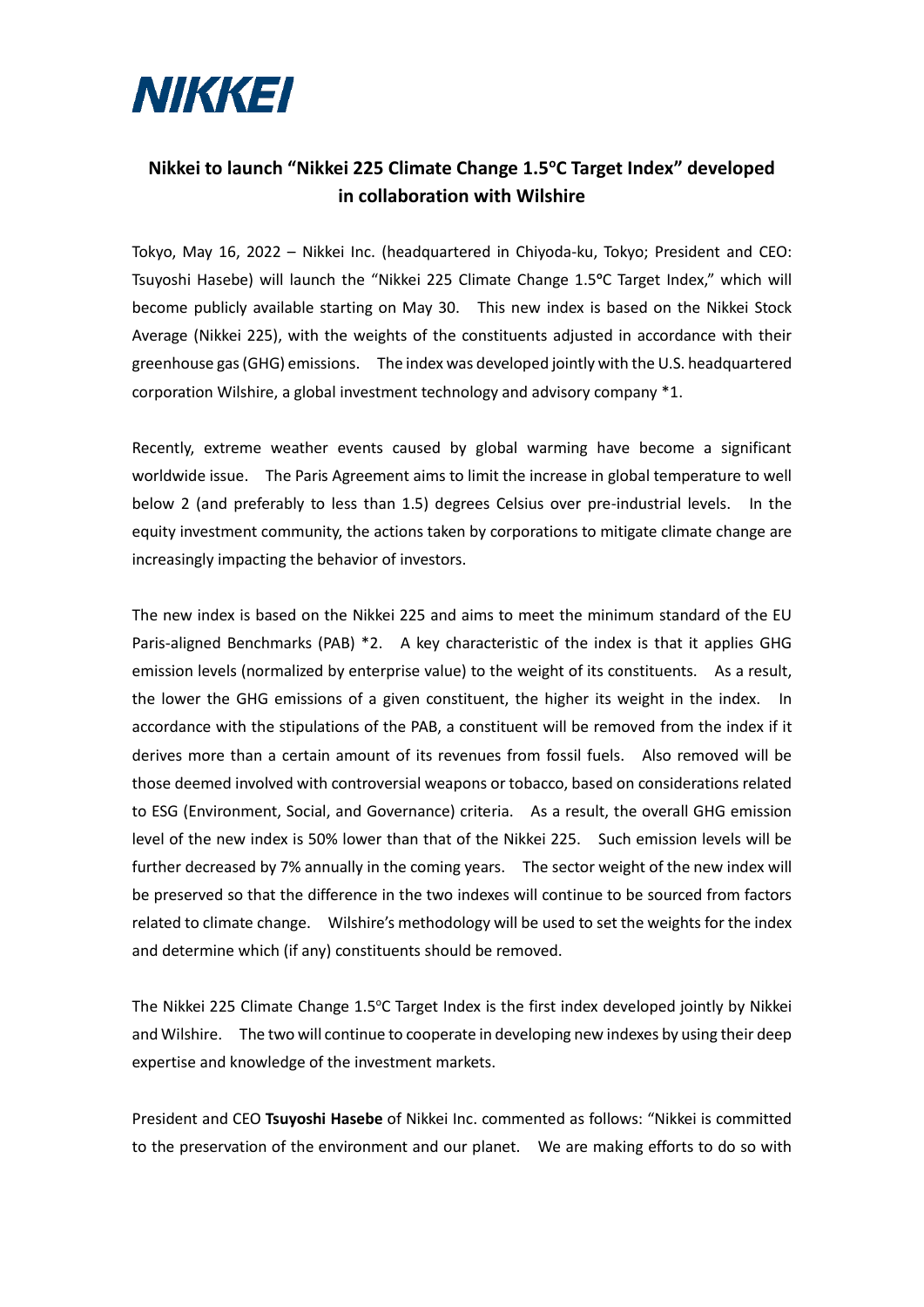our news and commentaries, as well as through other activities here in Japan and abroad. The Nikkei 225 Climate Change 1.5°C Target Index will offer opportunities for greater amounts of global investment capital to flow into the major Japanese corporations that are environmentally conscious. It will also support action to attain the goals of the Paris Agreement."

Chief Executive Officer **Mark Makepeace** of Wilshire stated: "Today, a crucial step forward has been taken by Wilshire and our partner Nikkei to enable global investors to make informed choices that decarbonize Japanese investment portfolios. Now with the Nikkei 225 Climate Change  $1.5^{\circ}$ C Target Index, investors can transition from climate takers to climate makers by responsibly investing in Japanese companies that are truly committed to mitigating climate risks across their business activities."

## **Wilshire**

## **\*1: About Wilshire**

Wilshire is a global provider of market-leading indexes, advanced analytics, and multi-asset investment solutions. A trusted partner to a diverse range of more than 500 institutional investors and financial intermediaries, Wilshire's clients rely on it to improve investment outcomes for a better future. Wilshire was founded in 1972, headquartered in the United States with offices worldwide and advises on over \$1.3 trillion in assets, \$97 billion of which are assets under management. It has had a partnership with the Financial Times for its index-related business since February 2021, and has renamed its flagship U.S. equity indexes the FT Wilshire 5000 Index Series.

More information on Wilshire can be found at www.wilshire.com

## **\*2: About PAB (Paris-aligned Benchmarks)**

Established by the EU in the effort to combat climate change, Paris-aligned Benchmarks are indexes with constituent companies that are aligned with the Paris Agreement. A PAB index has certain requirements related to greenhouse gas (GHG) emissions. It must remove any constituent that accrues a certain level of its revenue from fossil fuels. Moreover, the total GHG emissions accounted for by the constituents of a PAB index must be at least 50% less than those of the original index, with such emissions continuously decreasing by 7% annually in the consequent years. The PAB is a global standard for the climate change indexes.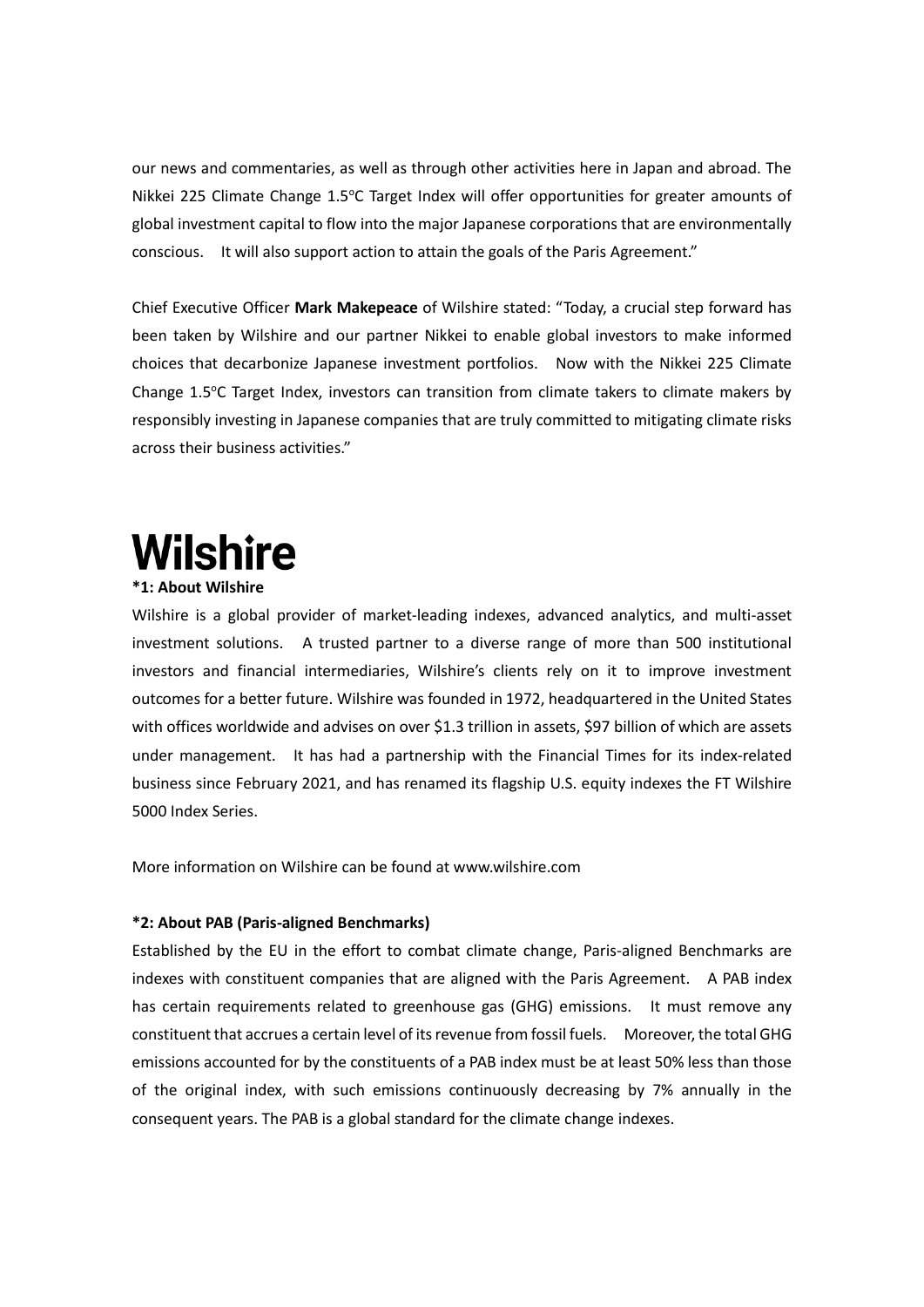- § General information of the index
- Name (in Japanese): 日経平均気候変動 1.5℃目標指数(略称:日経気候変動指数)
- Name (in English): Nikkei 225 Climate Change 1.5°C Target Index (Abbreviated form: Nikkei Climate 1.5°C Target Index)
- Characteristics: Based on the constituents and weights of the Nikkei 225, the total GHG emissions of the index's constituents are 50% below those making up the Nikkei 225. Such emissions will fall by 7% annually in consecutive years with the adjustment of constituent weights.
- Periodic Review: Twice a year in the end of April and October
- Calculation: The daily closing value is published. The maximum weight of a constituent is 10%. The historical index is calculated from October 30, 2015, with the base value of 22,977.13 on October 30, 2020. Unit: Yen

\* For details on the Nikkei 225 Climate Change 1.5°C Target Index, refer to the Index Guidebook. Current index value and other information will be available from May 30 in the official index website "Nikkei Indexes" at [https://indexes.nikkei.co.jp/en/](https://indexes.nikkei.co.jp/en/nkave)



§ Historical Index values (retrospectively calculated from end of October 2015, estimated)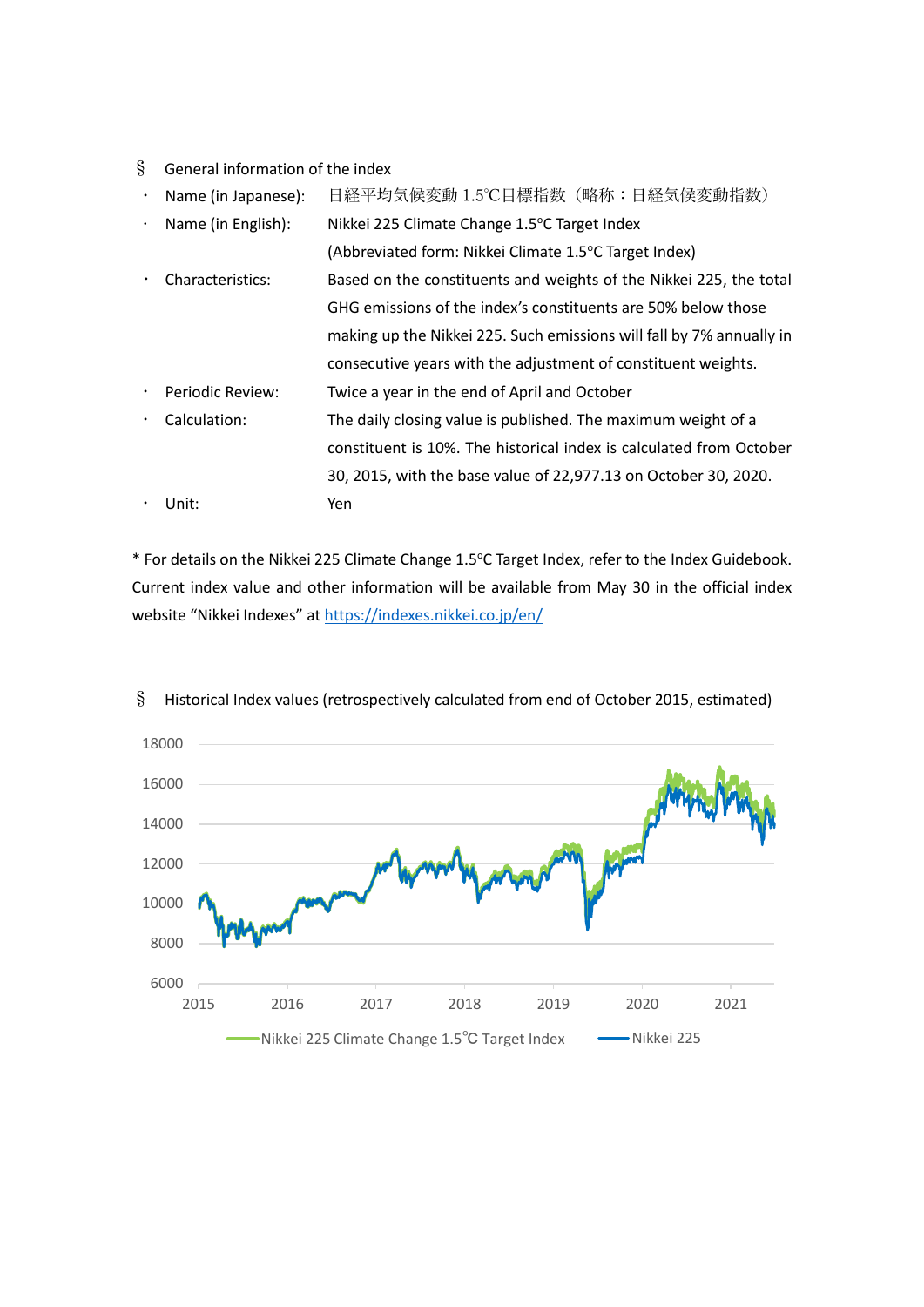| (204 issues)                           |                                         |
|----------------------------------------|-----------------------------------------|
| 1332 Nippon Suisan Kaisha, Ltd.        | 4043 Tokuyama Corp.                     |
| 1721 Comsys Holdings Corp.             | 4061 Denka Co., Ltd.                    |
| 1801 Taisei Corp.                      | 4063 Shin-Etsu Chemical Co., Ltd.       |
| 1802 Obayashi Corp.                    | 4151 Kyowa Kirin Co., Ltd.              |
| 1803 Shimizu Corp.                     | 4183 Mitsui Chemicals, Inc.             |
| 1808 Haseko Corp.                      | 4188 Mitsubishi Chemical Holdings Corp. |
| 1812 Kajima Corp.                      | 4208 UBE Corp.                          |
| 1925 Daiwa House Industry Co., Ltd.    | 4324 Dentsu Group Inc.                  |
| 1928 Sekisui House, Ltd.               | 4452 Kao Corp.                          |
| 1963 JGC Holdings Corp.                | 4502 Takeda Pharmaceutical Co., Ltd.    |
| 2002 Nisshin Seifun Group Inc.         | 4503 Astellas Pharma Inc.               |
| 2269 Meiji Holdings Co., Ltd.          | 4506 Sumitomo Pharma Co., Ltd.          |
| 2282 Nh Foods Ltd.                     | 4507 Shionogi & Co., Ltd.               |
| 2413 M3, Inc.                          | 4519 Chugai Pharmaceutical Co., Ltd.    |
| 2432 DeNA Co., Ltd.                    | 4523 Eisai Co., Ltd.                    |
| 2501 Sapporo Holdings Ltd.             | 4543 Terumo Corp.                       |
| 2502 Asahi Group Holdings, Ltd.        | 4568 Daiichi Sankyo Co., Ltd.           |
| 2503 Kirin Holdings Co., Ltd.          | 4578 Otsuka Holdings Co., Ltd.          |
| 2531 Takara Holdings Inc.              | 4631 DIC Corp.                          |
| 2801 Kikkoman Corp.                    | 4689 Z Holdings Corp.                   |
| 2802 Ajinomoto Co., Inc.               | 4704 Trend Micro Inc.                   |
| 2871 Nichirei Corp.                    | 4751 CyberAgent, Inc.                   |
| 3086 J.Front Retailing Co., Ltd.       | 4755 Rakuten Group, Inc.                |
| 3101 Toyobo Co., Ltd.                  | 4901 Fujifilm Holdings Corp.            |
| 3103 Unitika Ltd.                      | 4902 Konica Minolta, Inc.               |
| 3289 Tokyu Fudosan Holdings Corp.      | 4911 Shiseido Co., Ltd.                 |
| 3382 Seven & i Holdings Co., Ltd.      | 5101 The Yokohama Rubber Co., Ltd.      |
| 3401 Teijin Ltd.                       | 5108 Bridgestone Corp.                  |
| 3402 Toray Industries, Inc.            | 5201 AGC Inc.                           |
| 3405 Kuraray Co., Ltd.                 | 5202 Nippon Sheet Glass Co., Ltd.       |
| 3407 Asahi Kasei Corp.                 | 5214 Nippon Electric Glass Co., Ltd.    |
| 3436 SUMCO Corp.                       | 5232 Sumitomo Osaka Cement Co., Ltd.    |
| 3659 Nexon Co., Ltd.                   | 5233 Taiheiyo Cement Corp.              |
| 3861 Oji Holdings Corp.                | 5301 Tokai Carbon Co., Ltd.             |
| 3863 Nippon Paper Industries Co., Ltd. | 5332 TOTO Ltd.                          |
| 4004 Showa Denko K.K.                  | 5333 NGK Insulators, Ltd.               |
| 4021 Nissan Chemical Corp.             | 5401 Nippon Steel Corp.                 |
| 4042 Tosoh Corp.                       | 5411 JFE Holdings, Inc.                 |

§ Constituents of the Nikkei 225 Climate Change 1.5°C Target Index as of May 30, 2022  $(204 \text{ items})$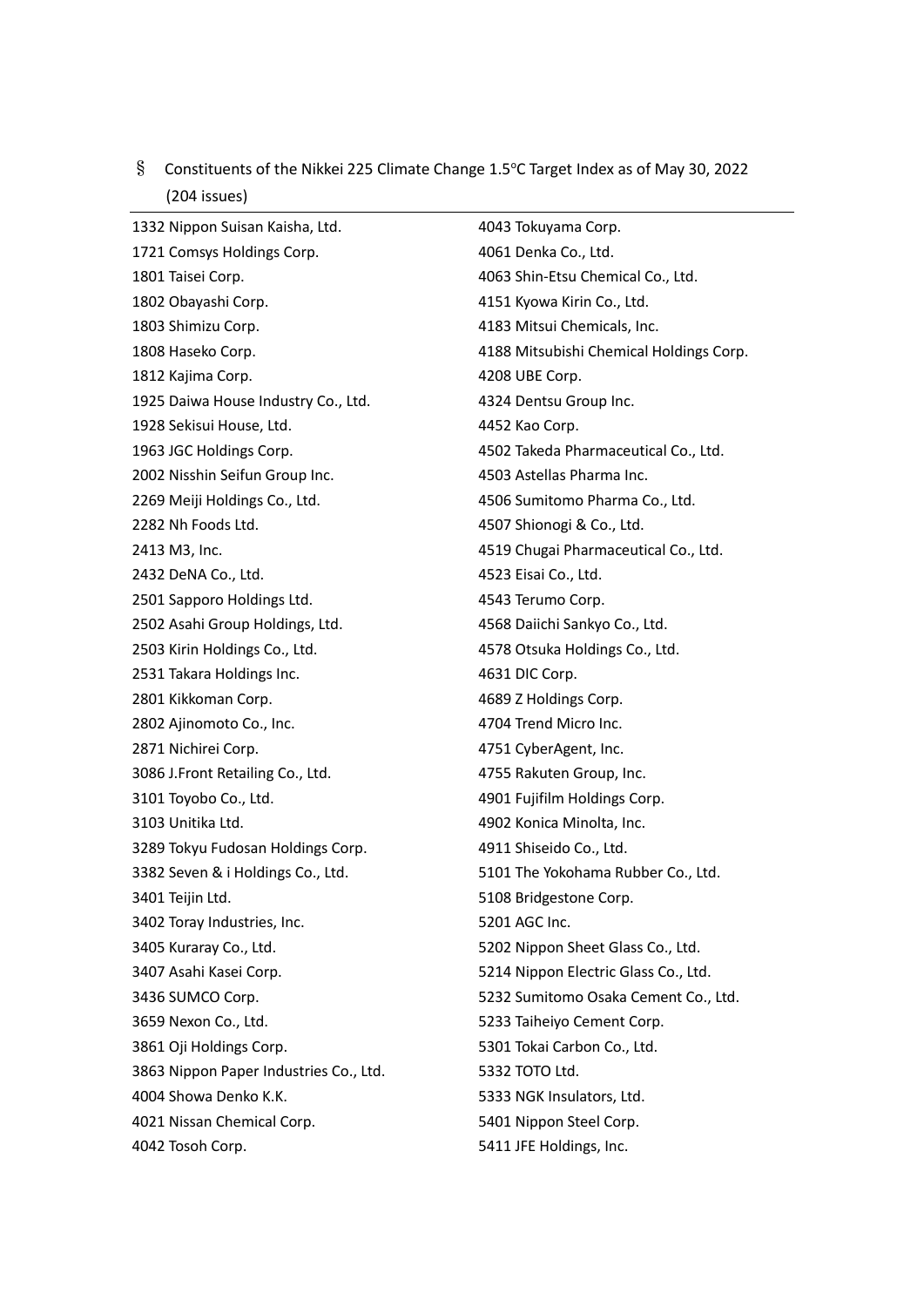5541 Pacific Metals Co., Ltd. 5631 The Japan Steel Works, Ltd. 5703 Nippon Light Metal Holdings Co., Ltd. 5706 Mitsui Mining and Smelting Co., Ltd. 5707 Toho Zinc Co., Ltd. 5711 Mitsubishi Materials Corp. 5713 Sumitomo Metal Mining Co., Ltd. 5714 DOWA Holdings Co., Ltd. 5801 Furukawa Electric Co., Ltd. 5802 Sumitomo Electric Industries, Ltd. 5803 Fujikura Ltd. 6098 Recruit Holdings Co., Ltd. 6103 Okuma Corp. 6113 Amada Co., Ltd. 6178 Japan Post Holdings Co., Ltd. 6301 Komatsu Ltd. 6302 Sumitomo Heavy Industries, Ltd. 6305 Hitachi Construction Machinery Co., Ltd. 6326 Kubota Corp. 6361 Ebara Corp. 6367 Daikin Industries, Ltd. 6471 NSK Ltd. 6472 NTN Corp. 6473 JTEKT Corp. 6479 Minebea Mitsumi Inc. 6501 Hitachi, Ltd. 6503 Mitsubishi Electric Corp. 6504 Fuji Electric Co., Ltd. 6506 Yaskawa Electric Corp. 6645 Omron Corp. 6674 GS Yuasa Corp. 6701 NEC Corp. 6702 Fujitsu Ltd. 6703 Oki Electric Industry Co., Ltd. 6724 Seiko Epson Corp. 6752 Panasonic Holdings Corp. 6753 Sharp Corp. 6758 Sony Group Corp. 6762 TDK Corp. 6770 Alps Alpine Co., Ltd. 6841 Yokogawa Electric Corp.

6857 Advantest Corp. 6861 Keyence Corp. 6902 Denso Corp. 6952 Casio Computer Co., Ltd. 6954 Fanuc Corp. 6971 Kyocera Corp. 6976 Taiyo Yuden Co., Ltd. 6981 Murata Manufacturing Co., Ltd. 6988 Nitto Denko Corp. 7003 Mitsui E&S Holdings Co., Ltd. 7011 Mitsubishi Heavy Industries, Ltd. 7012 Kawasaki Heavy Industries, Ltd. 7013 IHI Corp. 7186 Concordia Financial Group, Ltd. 7201 Nissan Motor Co., Ltd. 7202 Isuzu Motors Ltd. 7203 Toyota Motor Corp. 7205 Hino Motors, Ltd. 7211 Mitsubishi Motors Corp. 7261 Mazda Motor Corp. 7267 Honda Motor Co., Ltd. 7269 Suzuki Motor Corp. 7270 SUBARU Corp. 7272 Yamaha Motor Co., Ltd. 7731 Nikon Corp. 7733 Olympus Corp. 7735 SCREEN Holdings Co., Ltd. 7751 Canon Inc. 7752 Ricoh Co., Ltd. 7762 Citizen Watch Co., Ltd. 7832 Bandai Namco Holdings Inc. 7911 Toppan Inc. 7912 Dai Nippon Printing Co., Ltd. 7951 Yamaha Corp. 7974 Nintendo Co., Ltd. 8002 Marubeni Corp. 8015 Toyota Tsusho Corp. 8035 Tokyo Electron Ltd. 8252 Marui Group Co., Ltd. 8253 Credit Saison Co., Ltd. 8267 Aeon Co., Ltd.